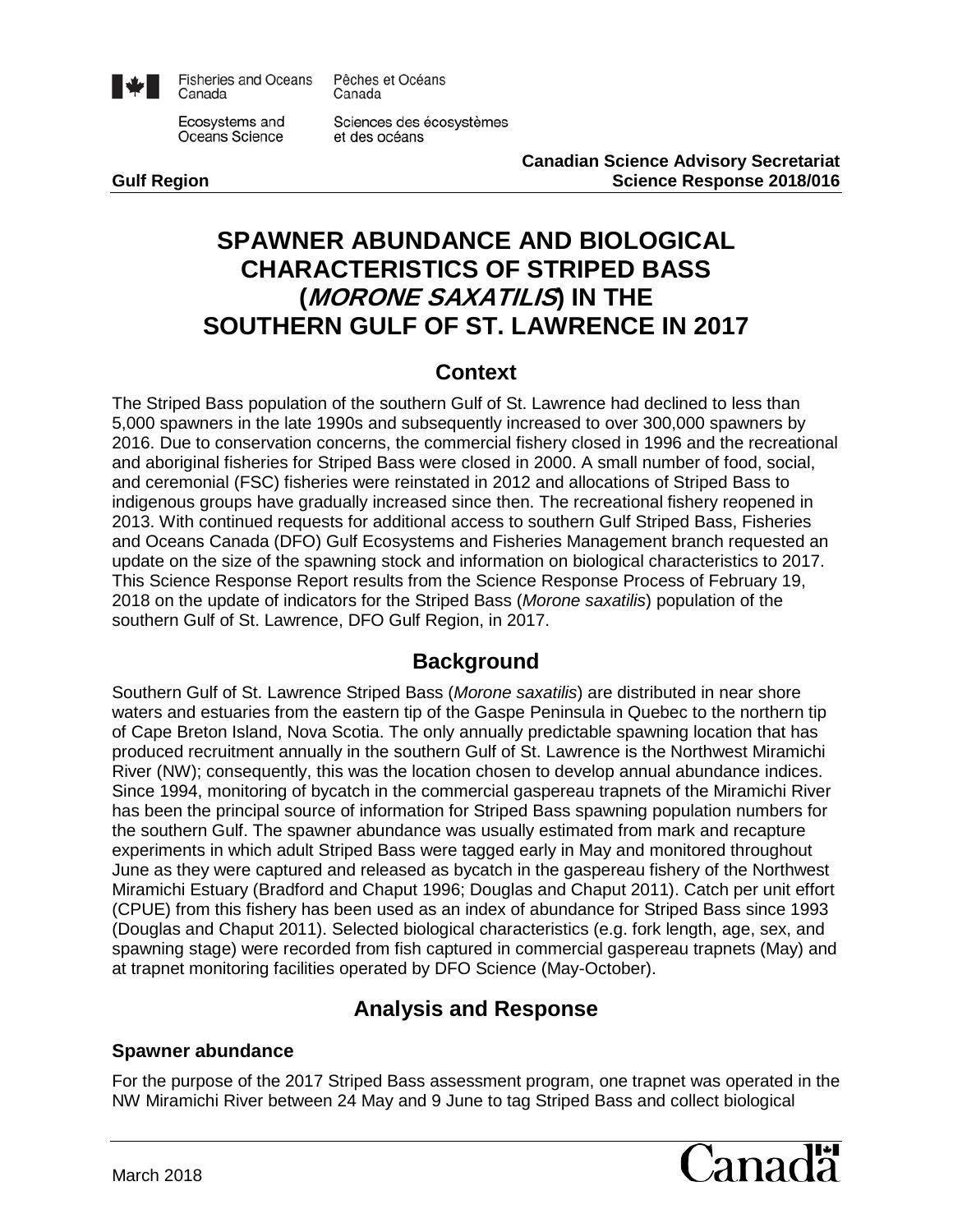information on the population. In 2017, the regular gaspereau season in the NW Miramichi was scheduled from 6 pm on 1 June to 6 pm on 29 June. Commercial fishing effort for gaspereau in the NW Miramichi in 2017 was delayed because of small catches of gaspereau at downstream locations in Loggieville and Chatham and also because of large catches of Striped Bass. The first gaspereau trapnets in the NW Miramichi were not set until 5-6 June which resulted with first catches to monitor for Striped Bass bycatch on 7 June. Due to large catches of Striped Bass in the NW on June 9, many trapnets were emptied without counting, lifted, and not reset until June 12-15, after the majority of Striped Bass had spawned and left the system. Gaspereau catches were monitored regularly throughout the season with 47 of a possible 148 (32%) trapnet hauls sampled for Striped Bass bycatch in the NW.

Striped Bass bycatch data collected between 7 June and 14 June was considered to be the most appropriate information to use for estimating the abundance of Striped Bass spawners in the NW Miramichi. Similar to previous years, the bycatch of Striped Bass was highest early in the season and decreased to low levels by mid-June (Appendix 1). The first report of spawning Striped Bass in the Cassilis area (Northwest Miramichi) was on 30 May which coincided with water temperatures increasing above 12ºC.

The Bayesian hierarchical model used in previous Striped Bass assessments was applied to the 2017 CPUE information from the gaspereau fishery (Chaput and Douglas 2011) (Appendix 2). Since 2014, an adjustment to the model has been made to account for the observed behaviour of Striped Bass carrying internal acoustic tags (DFO 2015, 2016, 2017). The movements of 70 Striped Bass carrying acoustic transmitters were monitored with receiver arrays anchored throughout the Miramichi during May and June 2017. The tracking of acoustically tagged Striped Bass provided information on the daily distribution of spawners in the Miramichi system and therefore their availability (or not) to the gaspereau trapnets of the Northwest Miramichi.

The median of the estimated spawner abundance in 2017 was 994,000 with very wide confidence intervals  $(5<sup>th</sup>$  and  $95<sup>th</sup>$  percentiles of 486,400 and 2,063,000) (Fig. 1). To estimate spawner abundance in 2017, the catch rates on individual sampling dates were assumed to be proportional to the abundance of adult Striped Bass in the Miramichi system. Spawner abundance for those dates was estimated as the product of the total spawner abundance at the beginning of the spawning period and the proportion of the acoustically tagged bass still in the Miramichi system. Based on acoustically tagged bass, the proportions declined from 50% on 7 June to 3% on 14 June.

Catches of Striped Bass at DFO index trapnets at Millerton on the Southwest Miramichi River and at Cassilis on the Northwest Miramichi River provide fishery-independent indices of the southern Gulf Striped Bass population. In 2017, the trapnet at Cassilis operated between 23 May and 27 October while the trapnet at Millerton operated between 4 June and 27 October. Catches of Striped Bass at these facilities in 2017 were the highest of the May/June time series (n = 21,431) and largely the result of five catches at Cassilis between 31 May and 8 June that ranged between 1,200 and 7,600 bass per day. Catches of Striped Bass at index trapnets ( $n =$ 3,040) in September/October 2017 decreased significantly compared to those at the same counting facilities in the previous spring (2017) and fall (2016) periods (Appendix 3). Low catches in the fall of 2017 could be attributed to a variety of factors related to an increased summer distribution along the lower north shore of Quebec and Labrador (see sections on Distribution and Sources of Uncertainty below).

The Recovery Potential Assessment (RPA) for Striped Bass, which was conducted to support the Species at Risk Act listing decision process, proposed a recovery limit and a recovery target for the southern Gulf Striped Bass spawning population in the Northwest Miramichi estuary (DFO 2006; Douglas et al. 2006). The proposed recovery limit was at least 21,600 spawners in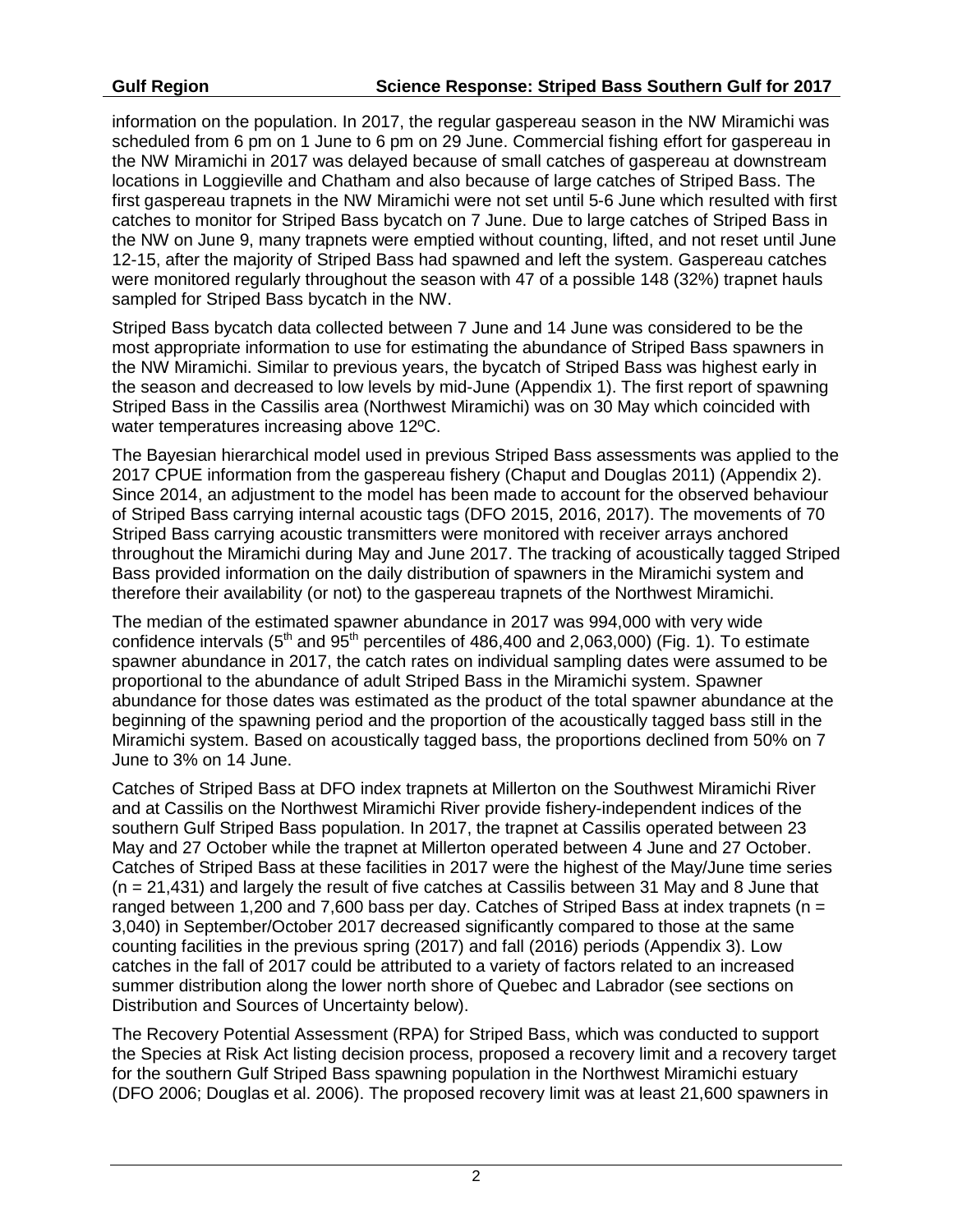five of six consecutive years. Once that was achieved, then the proposed recovery target for considering fisheries access was ≥ 31,200 spawners in three of six consecutive years. It was also suggested that the  $5<sup>th</sup>$  percentile of the spawner abundance estimate be used to assess status relative to these recovery objectives (DFO 2006; Douglas et al. 2006). The abundance of Striped Bass spawners in the Northwest Miramichi in 2017 was sufficient to meet the RPA recovery limit and recovery target for the seventh consecutive year (2011 to 2017) (Fig. 1).



*Figure 1. Estimated abundances of adult Striped Bass spawners in the Northwest Miramichi estuary between 1994 and 2017. The estimates are shown on a logarithmic scale for visibility of the full range of abundance values over the time series, from low abundances of approximately 5,000 spawners during 1996 to 2000 to the 2017 high value of approximately 1 million fish. The estimate for 2010 (unshaded interquartile box) is considered to be an underestimate due to the earlier timing of the spawning events (Douglas and Chaput 2011). There is no estimate for 2012 because spawning was very early and bass left the sampling area prior to monitoring activities (DFO 2013). Box plots are interpreted as follows: dash is the median, boxes are the interquartile range, and the vertical dashes are the 5th to 95th percentile ranges. The solid and dashed horizontal lines show the recovery objectives defined in the Recovery Potential Assessment in support of the Species at Risk Act listing decision process (DFO 2006).*

### **Biological characteristics**

The mean fork length (FL) of adult Striped Bass (assumed to be fish > 30 cm) measured in May and June 2017 was 48.0 cm (range 30.8 to 91.0 cm; n > 5,700). Forty-one percent of Striped Bass sampled had fork lengths between 30 and 45 cm, 54% between 46 and 61 cm (equivalent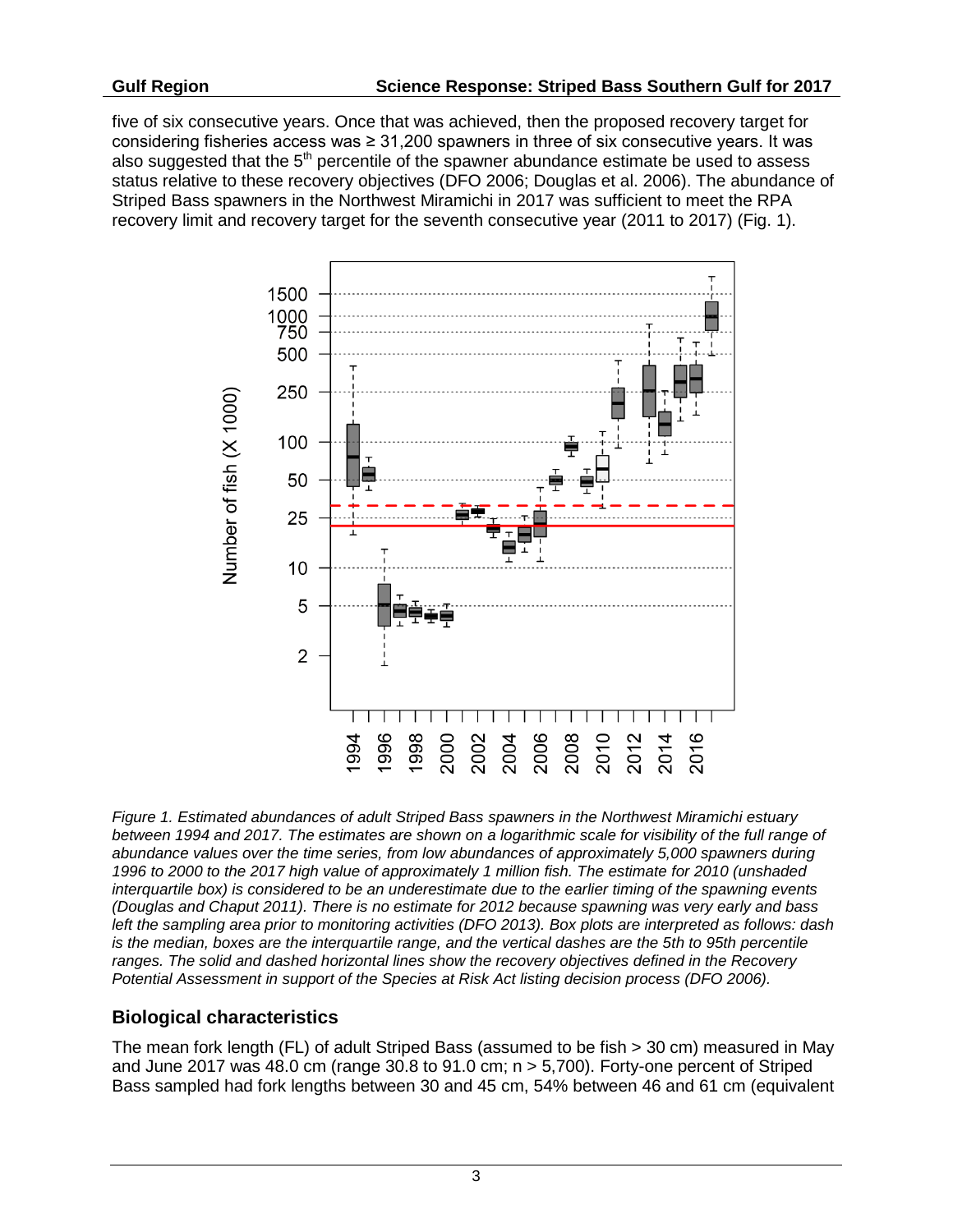to the retention slot regulation of 50 to 65 cm total length [TL]), and 5% were 62 cm or greater (Fig. 2).

For adult Striped Bass sampled during the months of September and October 2017, the mean fork length was 47.9 cm (range 30.5 to 90.1; n > 1,500). Thirty-six percent of Striped Bass sampled had fork lengths between 30 and 45 cm, 57% between 46 and 61 cm (equivalent to the retention slot regulation of 50 to 65 cm TL), and 7% were 62 cm or greater (Fig. 2).



*Figure 2. Fork length (cm) distributions of Striped Bass by sex and season. For the spring samples, a large portion of the Striped Bass identified as unknown sex are very likely female. The left panels summarize the frequency by fork length of Striped Bass sampled in the gaspereau trapnets in the Northwest Miramichi and in DFO index trapnets in May and June 2016 (upper) and 2017 (lower). The right panels summarize the frequency by fork length of Striped Bass sampled at DFO index trapnets in September and October in 2016 (upper) and 2017 (lower).* 

### **Distribution**

Until the summer of 2017, the northern limit of the confirmed distribution for southern Gulf of St. Lawrence Striped Bass had been the Gaspe Peninsula (COSEWIC 2004, 2012). During the summer of 2017, tags that had been previously placed on Striped Bass in the Miramichi River and East River (Pictou, NS) (Table 1; Fig. 3) were returned by anglers and commercial fishermen from the St. Lawrence estuary and the lower north shore of the St. Lawrence and southern Labrador. Evidence of the increased distribution of southern Gulf Striped Bass outside its historically confirmed range in 2017 was corroborated by numerous media and social media reports of Striped Bass in estuaries, freshwater, and coastal waters of the St. Lawrence estuary, lower north shore, and southern Labrador. To date, there have not been any recaptures of Striped Bass tagged in the Miramichi to the east of the Gulf of St. Lawrence (along the Atlantic coast of Nova Scotia and Bay of Fundy).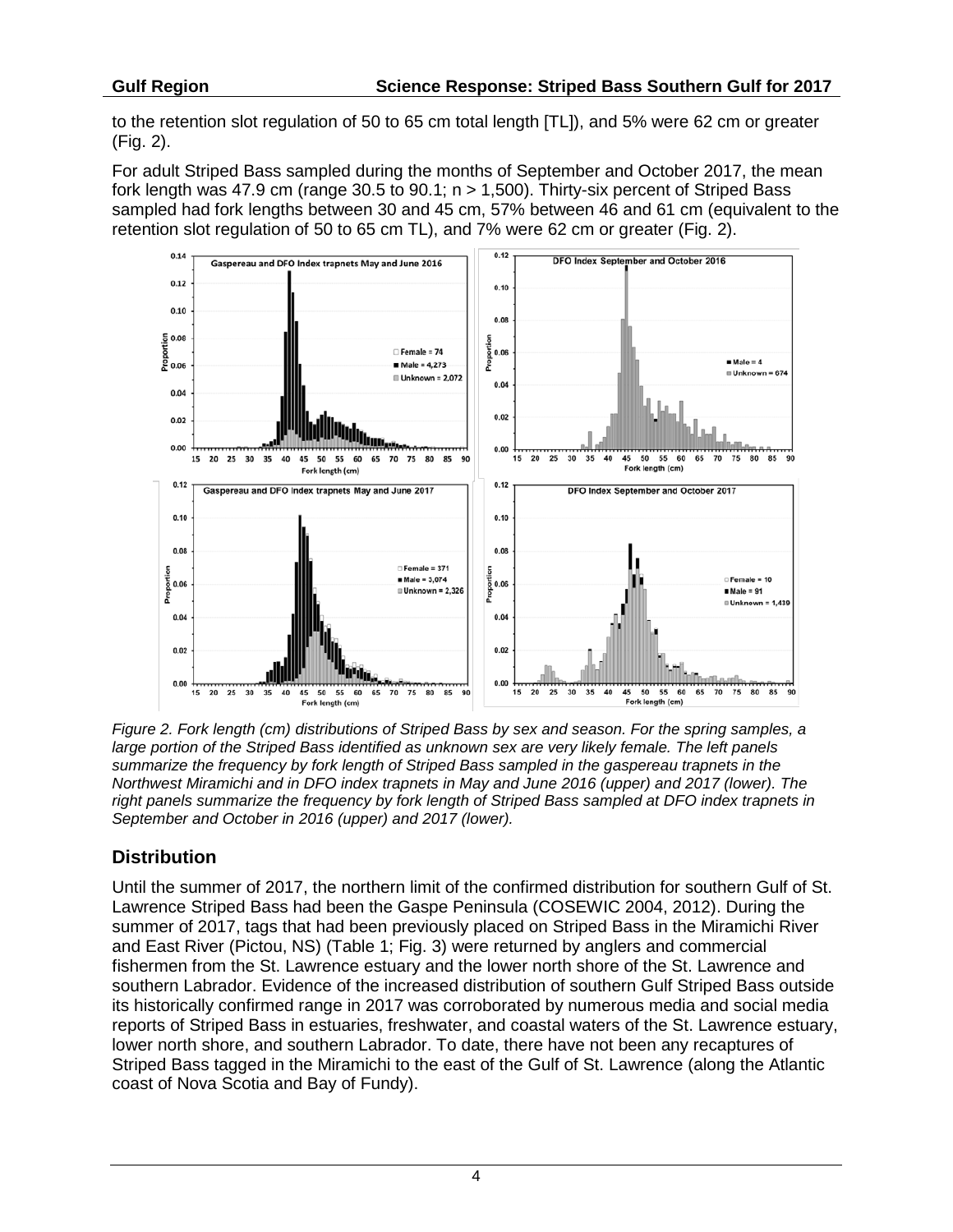*Table 1. Location and dates of Striped Bass recaptured during the summer of 2017 in coastal waters north of Gaspe Quebec, the previous northern limit of distribution for the southern Gulf of St. Lawrence Striped Bass population. Initial tagging dates and locations for the recaptured bass have also been included.*

| Recapture location                | Recapture date  | Tagging location        | Tagging date    |
|-----------------------------------|-----------------|-------------------------|-----------------|
| (1) Grande Vallée, Quebec         | June 30, 2017   | Miramichi, NB           | October 9, 2012 |
| (2) Rimouski, Quebec              | July 18, 2017   | Miramichi, NB           | May 21, 2015    |
| (3) Sainte-Anne des Monts, Quebec | July 26, 2017   | Pictou, NS <sup>1</sup> | June 16, 2015   |
| (4) Baie des Loups, Quebec        | July 29, 2017   | Miramichi, NB           | October 4, 2012 |
| (5) Forteau Bay, Labrador         | August 28, 2017 | Miramichi, NB           | May 31, 2016    |

<sup>1</sup> Data from Colin Buhariwalla, Acadia University



*Figure 3. Tagging locations of Striped Bass and recapture locations (numbers refer to Table 1) outside the previous northern limit of distribution for the southern Gulf of St. Lawrence population.*

# **Sources of Uncertainty**

Evidence from tag returns indicates that a component of the southern Gulf Striped Bass population migrated further north in 2017 than previously known. The reason for this extended migration and whether it will be repeated in future years is unknown but it may have been associated with above average sea water temperatures in the Gulf of St. Lawrence in recent years (Galbraith et al. 2017).

Exposure to new sources of fishing mortality occurred for southern Gulf Striped Bass that migrated north in 2017 but the impact on the population is unknown. One tag was returned from a commercial fisherman in Forteau Bay, Labrador, that intercepted the bass in a cod gillnet. Catches of several tens of thousands of pounds of Striped Bass were reported in this area. Striped Bass were also reported intercepted in herring nets and halibut trawls along the south coast of Labrador but the interception rate or bycatch mortality in these fisheries were not reported.

The low catches of Striped Bass in the fall of 2017 at index trapnets in the Miramichi may reflect increased mortality during the summer months, a delay in returning to the Miramichi to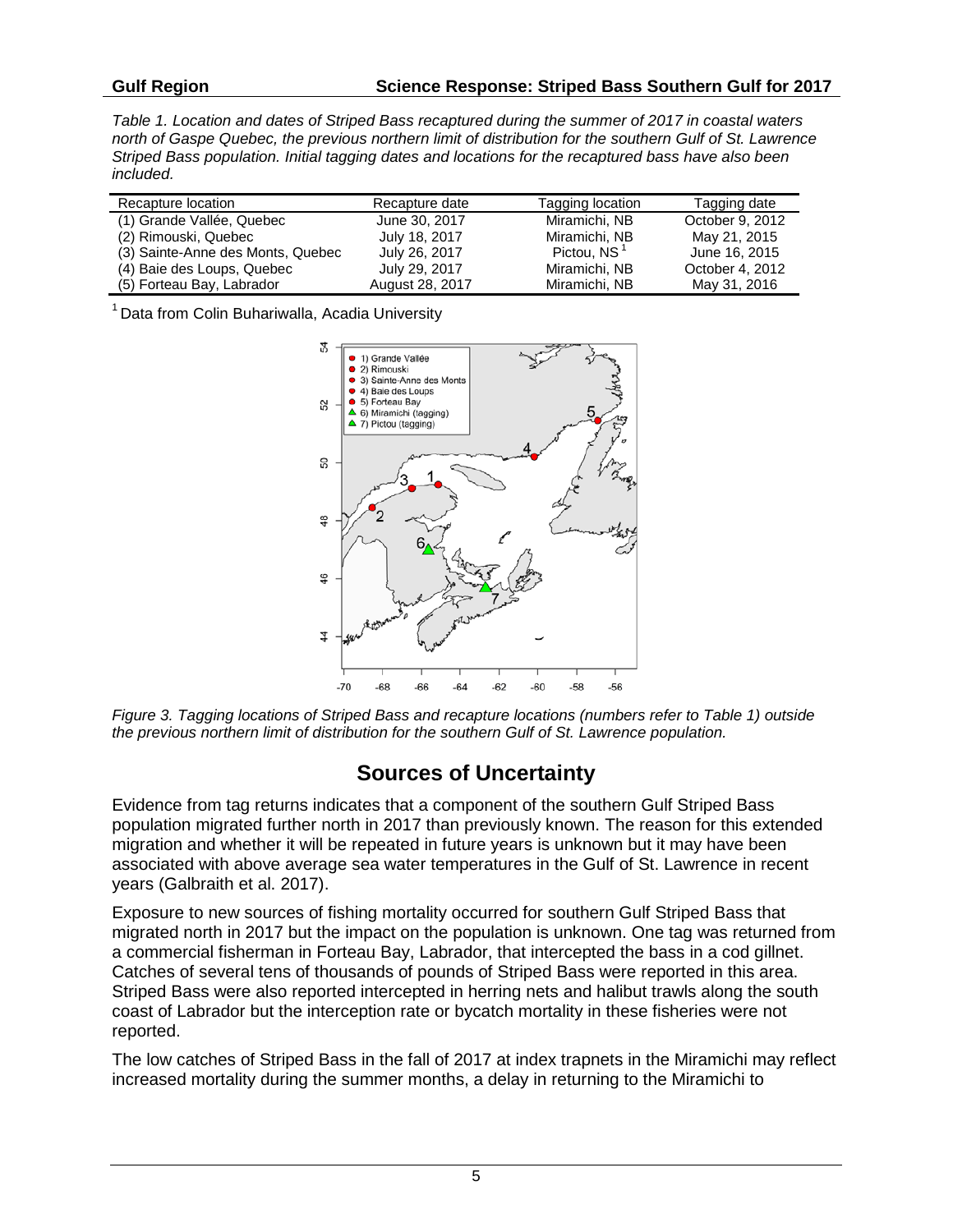overwinter due to an extended summer migration or warmer coastal waters, or the choice of an alternate overwintering site to the Miramichi River.

Striped Bass may have delayed their return to the Miramichi in the fall of 2017. The trapnets were fished until 27 October in 2017, which is at least one week later than in most previous years, however, the water temperatures during the fall of 2017 were consistently above 10ºC which contrasts with 2016 when the water temperatures were consistently below 10<sup>o</sup>C after 1 October. If there was a delay in the timing of the return of Striped Bass to the Miramichi in the fall of 2017, it can be resolved when hydroacoustic receivers are retrieved in the spring of 2018.

# **Conclusions**

The monitoring of the movements of Striped Bass onto and away from the spawning grounds using acoustic telemetry provides a method of estimating the total spawning population by correcting for the proportion of spawners that were available to capture in the bycatch monitoring program of the gaspereau fishery. Spawner abundance in 2017 was estimated at 994,000 fish but with very large uncertainty (5<sup>th</sup> and 95<sup>th</sup> percentile range of 486,400 to 2,063,000), as in previous years. The increased spawner abundance in 2017 from 2016 would be consistent with a strong recruitment of females in 2017, based on the length frequency distribution of the unknown sex in 2017 and the older age at first maturation of females, rather than a strong recruitment of age 3 males (30 - 40 cm) in 2017. The recovery objectives outlined in the Recovery Potential Assessment for the southern Gulf Striped Bass population were met for the seventh consecutive year in 2017.

Although the Striped Bass spawner abundance estimate for 2017 is very uncertain, other abundance indicators, including the highest catch rates of Striped Bass in the 2017 gaspereau fishery (Appendix 2), the highest catches of Striped Bass at DFO index trapnets in the fall of 2016 and again in the spring of 2017 (Appendix 3), and the reports of the extensive presence of Striped Bass north of its previously documented distributional range in 2017, are all consistent and show more than a 100 fold increase in abundance in 2017 compared to levels estimated in the 1990s from the same indices.

In 2017, Striped Bass that measured within the recreational fishery retention size slot of 50 to 65 cm TL (equivalent to 46 to 61 cm FL) was the most abundant size group in the spring (54%) and remained the same in the fall (57%).

| Name                | Affiliation                                          |
|---------------------|------------------------------------------------------|
| Bradford, Rod       | <b>DFO Science Maritimes Region</b>                  |
| Butruille, Fréderic | DFO Ecosystems and Fisheries Management, Gulf Region |
| Biron, Michel       | <b>DFO Science Gulf Region</b>                       |
| Chaput, Gérald      | <b>DFO Science Gulf Region</b>                       |
| Daigle, Abby        | <b>DFO Science Gulf Region</b>                       |
| Dauphin, Guillaume  | <b>DFO Science Gulf Region</b>                       |
| Douglas, Scott      | <b>DFO Science Gulf Region</b>                       |
| Fairchild, Wayne    | <b>DFO Science Gulf Region</b>                       |
| Hardy, Matthew      | <b>DFO Science Gulf Region</b>                       |
| Horsman, Mathew     | <b>DFO Science Gulf Region</b>                       |
| LeBlanc, Sophie     | <b>DFO Science Gulf Region</b>                       |

### **Contributors**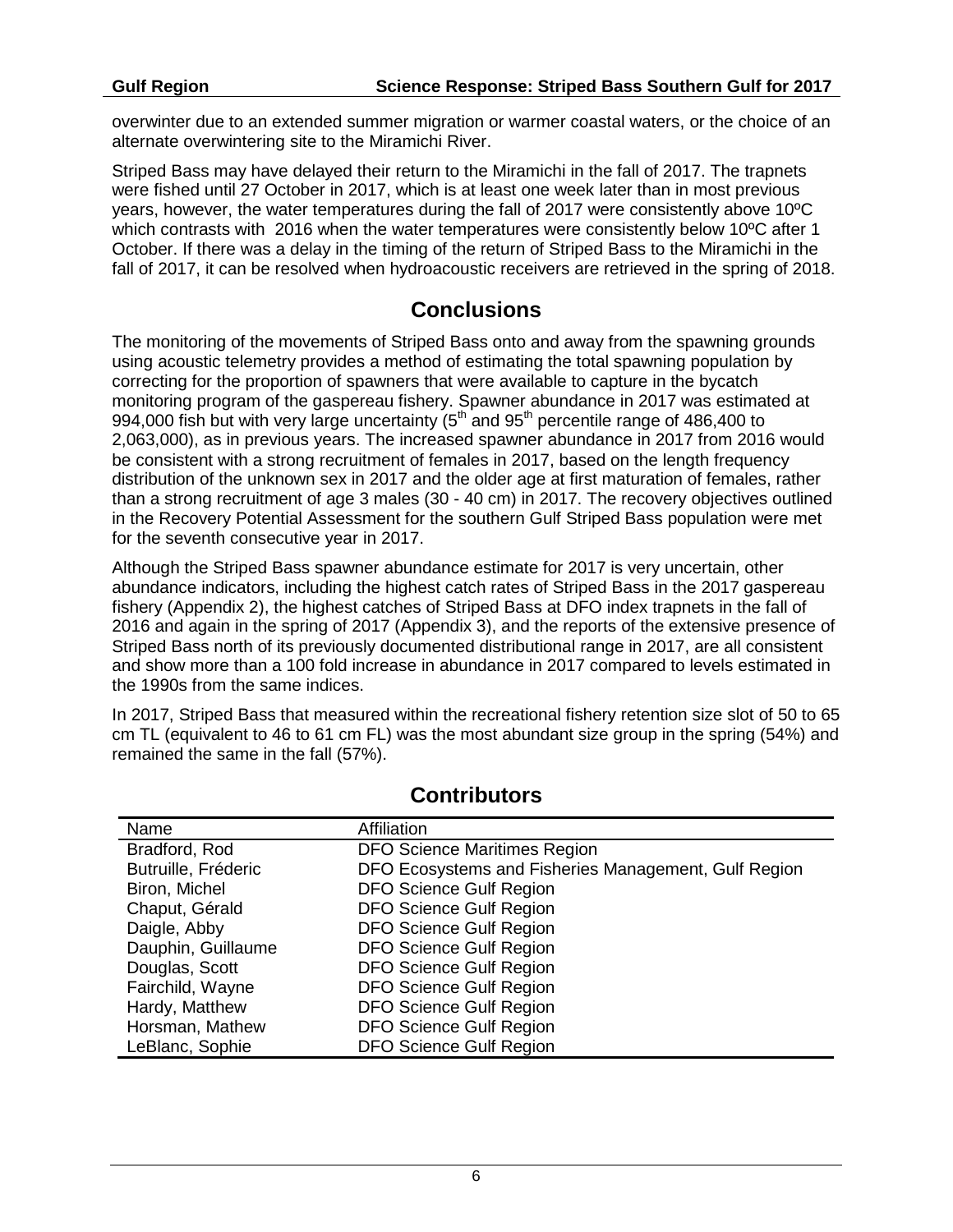## **Approved by**

Doug Bliss Regional Director, Science Branch Gulf Region

February 22, 2018

# **Sources of information**

This Science Response Report results from the Science Response Process of 19 February 2018 on the update of indicators of the Striped Bass (*Morone saxatilis*) population of the southern Gulf of St. Lawrence, DFO Gulf Region, in 2017. No additional publications from this process will be produced.

- Bradford, R.G. and Chaput, G. 1996. [The status of striped bass \(](http://www.dfo-mpo.gc.ca/csas-sccs/publications/resdocs-docrech/1996/1996_062-eng.htm)*Morone saxatilis*) in the [southern Gulf of St. Lawrence.](http://www.dfo-mpo.gc.ca/csas-sccs/publications/resdocs-docrech/1996/1996_062-eng.htm) DFO Atl. Fish. Res. Doc. 96/62: 36 p.
- Chaput, G. and Douglas, S. 2011. [Hierarchical Bayesian model to estimate the spawning stock](http://www.dfo-mpo.gc.ca/csas-sccs/Publications/ResDocs-DocRech/2011/2011_081-eng.html)  of Striped Bass (*Morone saxatilis*[\) in the Northwest Miramichi River, 1994 to 2010.](http://www.dfo-mpo.gc.ca/csas-sccs/Publications/ResDocs-DocRech/2011/2011_081-eng.html) DFO Can. Sci. Advis. Sec. Res. Doc. 2011/081. iv + 51 p.
- COSEWIC 2004. [COSEWIC assessment and status report on the Striped Bass Morone saxatilis](http://www.sararegistry.gc.ca/virtual_sara/files/cosewic/sr_striped_bass_e.pdf)  in [Canada. Committee on the Status of Endangered Wildlife in Canada.](http://www.sararegistry.gc.ca/virtual_sara/files/cosewic/sr_striped_bass_e.pdf) Ottawa. vii + 43 pp.
- COSEWIC. 2012. [COSEWIC assessment and status report on the Striped Bass Morone](http://www.sararegistry.gc.ca/virtual_sara/files/cosewic/sr_bar_raye_striped_bass_1213a_e.pdf)  [saxatilis in Canada. Committee on the Status of Endangered Wildlife in Canada.](http://www.sararegistry.gc.ca/virtual_sara/files/cosewic/sr_bar_raye_striped_bass_1213a_e.pdf) Ottawa. iv + 82 pp.
- DFO. 2006. [Recovery assessment report for the St. Lawrence estuary, southern Gulf of St.](http://www.dfo-mpo.gc.ca/csas-sccs/Publications/SAR-AS/2006/2006_053-eng.htm)  [Lawrence and Bay of Fundy striped bass \(](http://www.dfo-mpo.gc.ca/csas-sccs/Publications/SAR-AS/2006/2006_053-eng.htm)*Morone saxatilis*) populations. DFO Can. Sci. Advis. Sec. Sci. Advis. Rep. 2006/053.
- DFO. 2013. [Update to 2012 on spawner abundance and biological characteristics for striped](http://www.dfo-mpo.gc.ca/csas-sccs/Publications/ScR-RS/2013/2013_010-eng.html)  bass (*Morone saxatilis*[\) in the southern Gulf of St. Lawrence.](http://www.dfo-mpo.gc.ca/csas-sccs/Publications/ScR-RS/2013/2013_010-eng.html) DFO Can. Sci. Advis. Sec. Sci. Resp. 2013/10.
- DFO. 2015. Recreational fishery catches, spawner abundance, and biological characteristics of Striped Bass (*Morone saxatilis*[\) in the southern Gulf of St. Lawrence in 2014.](http://www.dfo-mpo.gc.ca/csas-sccs/publications/scr-rs/2015/2015_011-eng.html) DFO Can. Sci. Advis. Sec. Sci. Resp. 2015/011.
- DFO. 2016. [Spawner abundance and biological characteristics of Striped Bass \(](http://www.dfo-mpo.gc.ca/csas-sccs/Publications/ScR-RS/2016/2016_017-eng.html)*Morone saxatilis*[\) in the southern Gulf of St. Lawrence in 2015.](http://www.dfo-mpo.gc.ca/csas-sccs/Publications/ScR-RS/2016/2016_017-eng.html) DFO Can. Sci. Advis. Sec. Sci. Resp. 2016/017.
- DFO. 2017. [Spawner abundance and biological characteristics of Striped Bass \(](http://www.dfo-mpo.gc.ca/csas-sccs/Publications/ScR-RS/2017/2017_012-eng.html)*Morone saxatilis*[\) in the southern Gulf of St. Lawrence in 2016.](http://www.dfo-mpo.gc.ca/csas-sccs/Publications/ScR-RS/2017/2017_012-eng.html) DFO Can. Sci. Advis. Sec. Sci. Resp. 2017/012.
- Douglas, S.G. and Chaput, G. 2011. [Assessment and status of Striped Bass \(](http://www.dfo-mpo.gc.ca/csas-sccs/Publications/ResDocs-DocRech/2011/2011_097-eng.html)*Morone saxatilis*) [in the Southern Gulf of St. Lawrence, 2006 to 2010.](http://www.dfo-mpo.gc.ca/csas-sccs/Publications/ResDocs-DocRech/2011/2011_097-eng.html) DFO Can. Sci. Advis. Sec. Res. Doc. 2011/097. iv + 22 p.
- Douglas, S.G., Chaput, G., and Caissie, D. 2006. [Assessment of status and recovery potential](http://www.dfo-mpo.gc.ca/csas-sccs/publications/resdocs-docrech/2006/2006_041-eng.htm)  for striped bass (*Morone saxatilis*[\) in the southern Gulf of St. Lawrence.](http://www.dfo-mpo.gc.ca/csas-sccs/publications/resdocs-docrech/2006/2006_041-eng.htm) DFO Can. Sci. Advis. Sec. Res. Doc. 2006/041: viii + 95 p.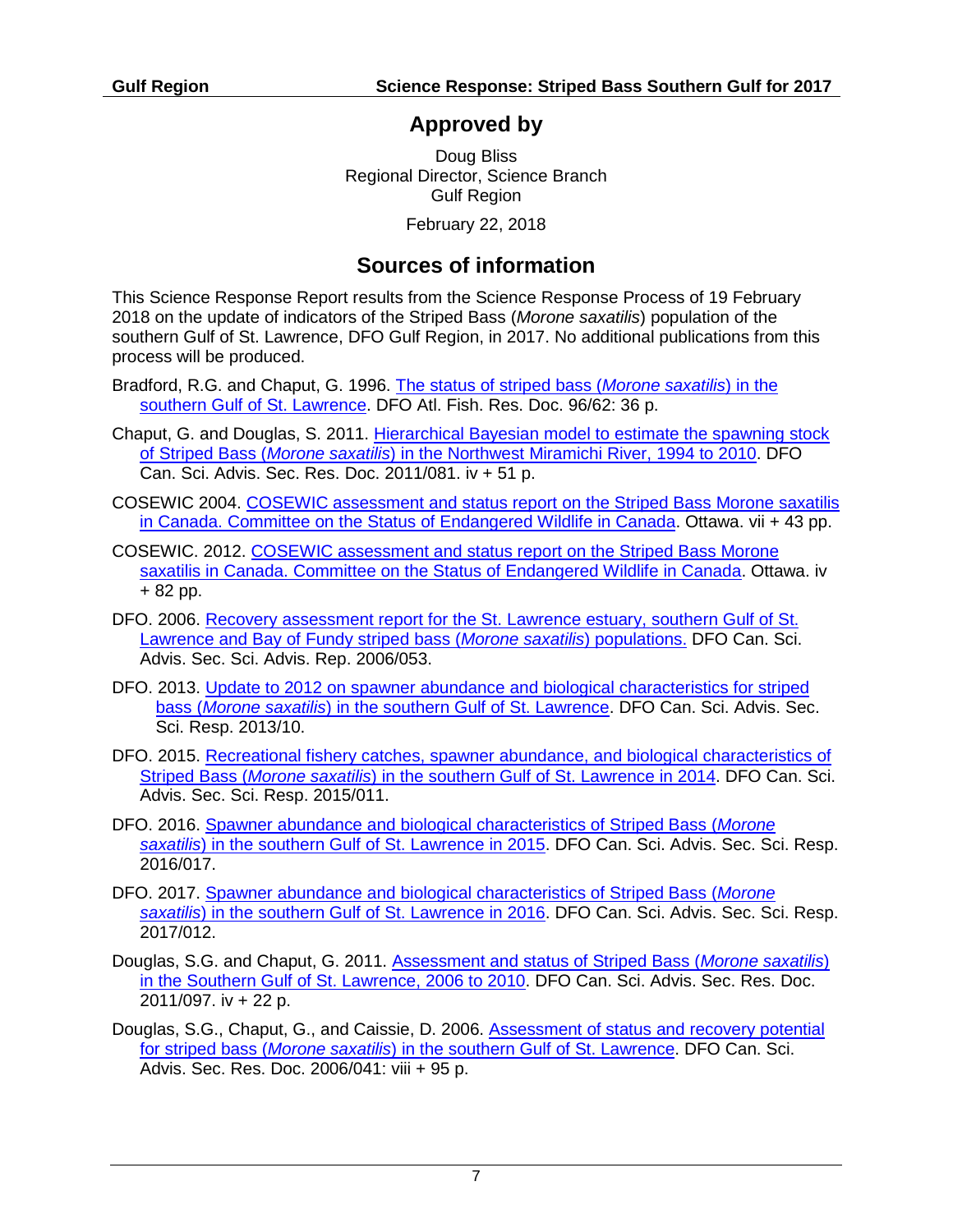Galbraith, P.S., Chassé, J., Caverhill, C., Nicot, P., Gilbert, D., Pettigrew, B., Lefaivre, D., Brickman, D., Devine, L., and Lafleur, C. 2017. Physical Oceanographic Conditions in the [Gulf of St. Lawrence in 2016.](http://www.dfo-mpo.gc.ca/csas-sccs/Publications/ResDocs-DocRech/2017/2017_044-eng.html) DFO Can. Sci. Advis. Sec. Res. Doc. 2017/044. v + 91 p.



**Appendices**

*Appendix 1. The number of Striped Bass captured per net per day in a single trapnet used early in the season to collect biological information on the population (black circles) and in trapnets used in the commercial gaspereau fishery of the Northwest Miramichi estuary in 2017 (grey circles). Vertical hatch lines encompass the Striped Bass bycatch data and the period which were used in the CPUE analyses. Squares show the mean daily water temperature and the red square represents the temperature on May 30, the date of the initial observation of Striped Bass spawning in the upper Northwest Miramichi estuary in 2017.* 



*Appendix 2. The number of Striped Bass captured per net per day from monitoring of the commercial gaspereau fishery in the Northwest Miramichi, 1994 to 2017. The catch rates are not adjusted for the proportion of the spawners available for capture in the fishery. In 2012, the spawning was very early and the majority of the fish were considered to have left the area and were not available to the fishery, hence no estimate was provided for that year. The points within a year are jittered slightly for clarity.*

8